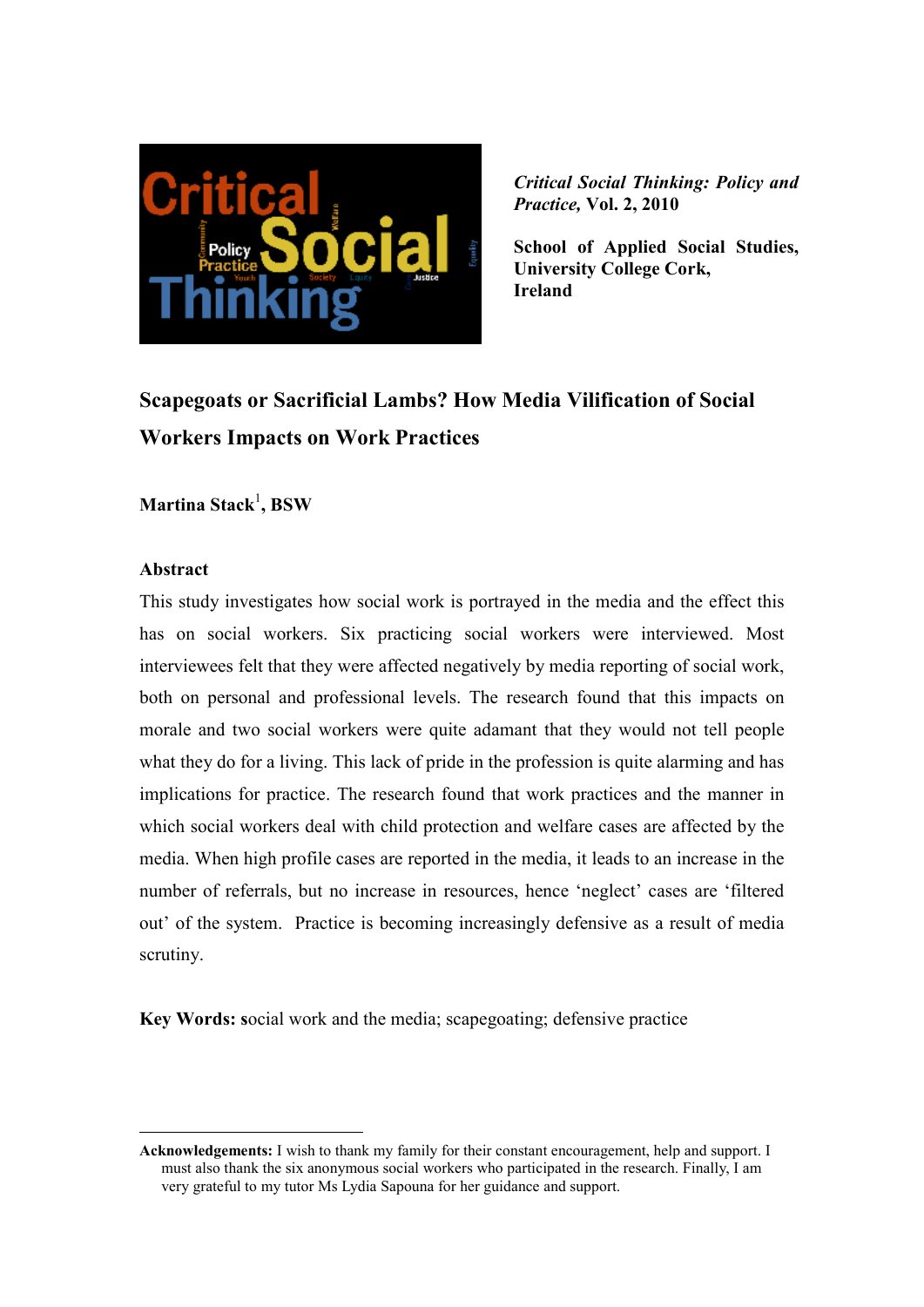Public vilification of Social workers has a negative effect on staff and has serious implications for the effectiveness, status and morale of the children's workforce as a whole. There has been a long-term appetite in the media to portray Social workers in ways that are negative and undermining (Laming, 2009: 44).

# **Background**

Ireland is currently in the grip of a world-wide recession, the likes of which has not been seen since the Great Depression of the 1930s (Gillespie, 2009). Previous periods of economic hardship have taught us that social problems are likely to be exacerbated by increased levels of poverty. At the same time there have been savage budget cuts in all government departments. In a time when social services are more beleaguered than ever, a HSE 'temporary' embargo on the recruitment of staff has been ongoing since September 2007. In contrast to the embargo in the Irish Health Services, Social Services in other countries such as Wales and Scotland have been actively trying to recruit social workers. However, they have been having difficulties trying to fill the posts. Negative media portrayals and the 'scapegoating' of social workers have been blamed, in part, for low recruitment and poor job retention rates.

This research was carried out in the immediate aftermath of two horrendous child abuse scandals: the 'Baby  $P^2$  case in the UK, and 'The Roscommon Incest Case'<sup>3</sup> in Ireland. Both of these cases received massive media coverage, most of which was extremely negative towards Social workers. In January 2009, a union official in Haringey, the area where the death of 'Baby P' occurred, said that the 'witch hunt' by the media was having a 'devastating effect' on the number of social workers applying

 $\overline{a}$ <sup>2</sup> Baby P was a 17month old boy who was found dead with horrific injuries, including a broken back, on August  $3^{rd}$ 2007. Hs mother, her boyfriend and their lodger were found guilty of 'causing or allowing' his death. Haringey social services (Haringey was where Victoria Climbié suffered and died) came in for heavy criticism as the little boy had been seen by health care professionals and social workers more than 50 times in his short life. He was last seen by a Doctor on the day before he was found dead..

<sup>&</sup>lt;sup>3</sup> In January 2009, a Co. Roscommon mother of six was jailed for seven years for charges including incest, sexual assault and the appalling neglect of her children. It was the first time a woman was brought before the Irish Court on charges of incest. Social workers (involved with the family since 1996) were heavily criticised by the media and public for not taking the children into care at an earlier stage. It later emerged that an attempt had been made to take the children into care in 2000 but a Catholic right wing group paid for the mother to fight the case in the High Court.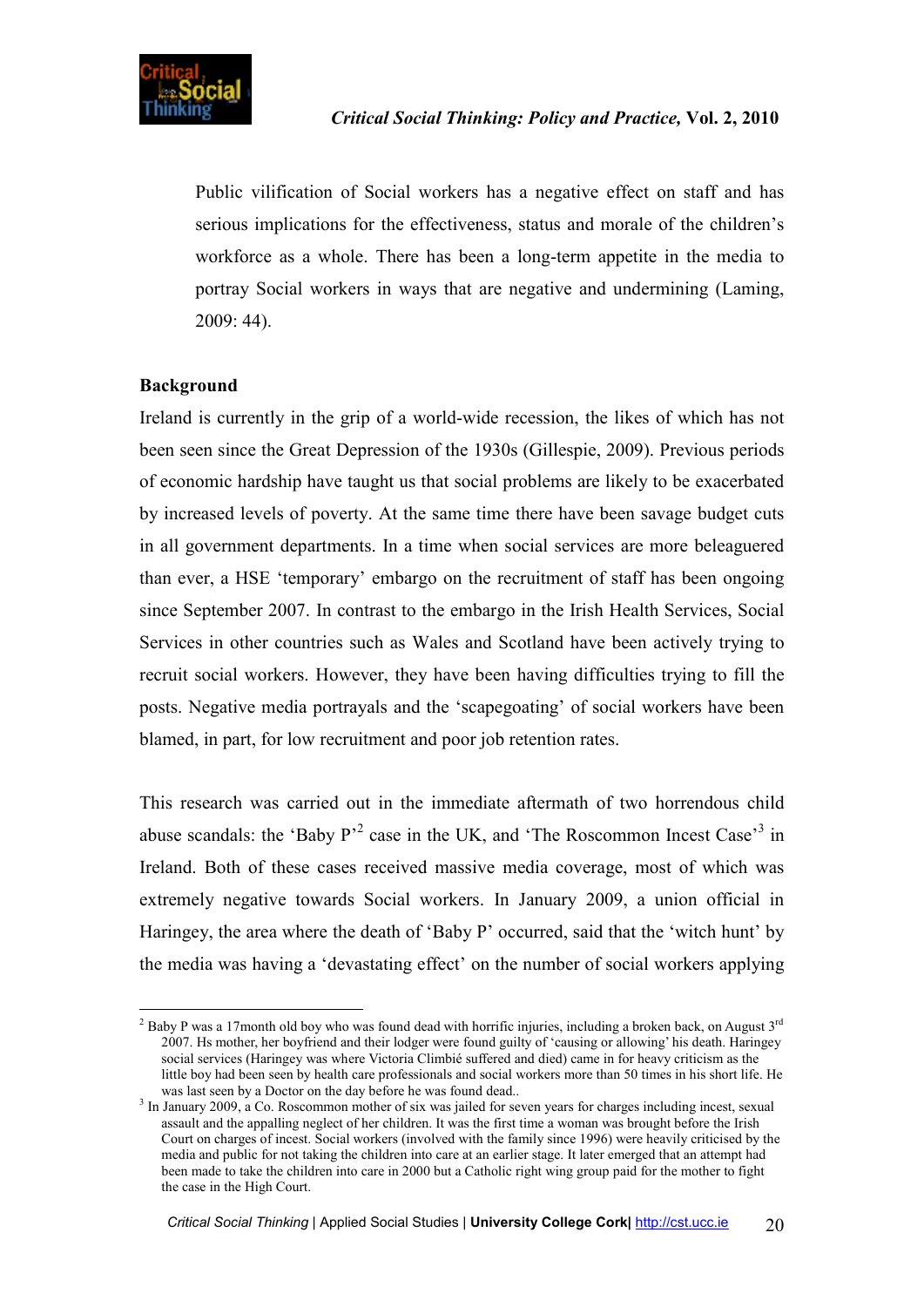

for jobs in the city (Ahmed, January 2009). This is something that Franklin and Parton warned of almost 20 years ago.

Persistently negative appraisals of Social work means morale within the profession suffers to the extent where some authorities are now facing critical difficulties in recruiting Social work staff (1991: 32).

The primary aim of the research was to explore the attitudes of social workers towards media portrayals of the profession and to discover whether their work practices were influenced or affected by the media.

# **Methods and Methodology**

Qualitative methods are 'inherently inductive; they seek to discover, not test, explanatory theories' (Padgett, 1998: 2). Qualitative techniques were used in this research, as I was interested in opinions and attitudes rather than numerical data. Padgett says that the ways in which respondents 'view their worlds and create meaning from diverse life experiences are myriad and can best be tapped by a qualitative approach' (1998: 11). When compared to quantitative research, qualitative research uses smaller samples (Adapted from Ritchie, 2003). Social workers are familiar with the main methods of data collection in qualitative research from their day-to-day practice. These include in-depth interviewing, observation and document review. 'Triangulation' means the use of different methods, which can lead to the collection of more robust information (Kane and O'Reilly-De Brún, 2001: 108). 'There are few concepts more central to understanding (and doing) qualitative research than the concept of triangulation' (Padgett, 1998: 32). Two main methods of research were used, desktop research in the form of a literature review and semistructured interviews.

Compiling the literature review formed a large part of the research and helped me to reflect on the findings from other studies in the relevant areas. It also helped to construct a broader understanding of the main topics. The literature review also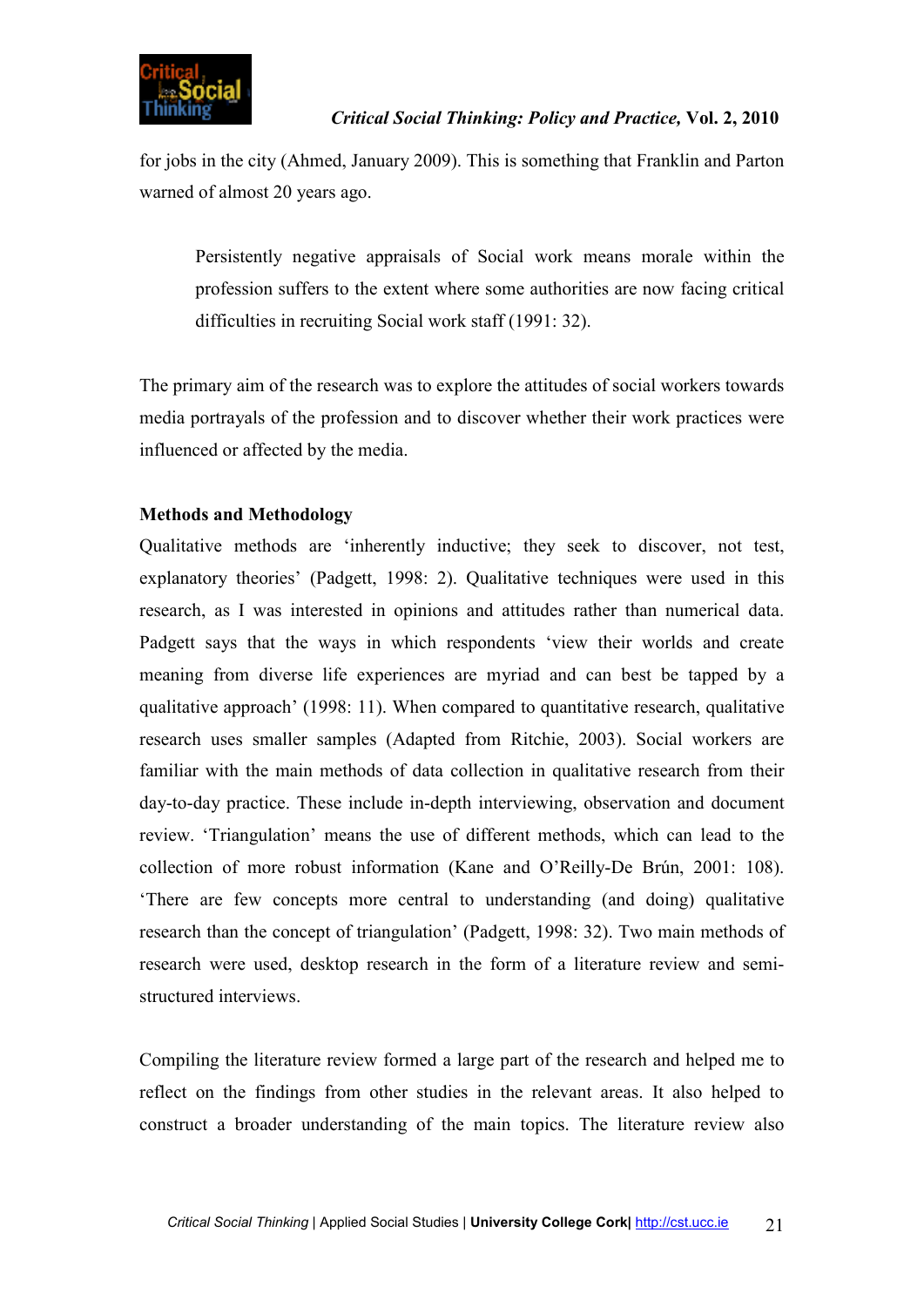

contributed to the development of the analytic framework and helped to expand the research question.

Interviews can give 'greater depth than a questionnaire' (Kane and O'Reilly-De Brún, 2001: 206). Semi-structured rather than structured interviews were conducted, as this format allowed flexibility and the chance to gain more in-depth information. Corby (2006: 246) says that the method 'allows researchers to derive data about the particular concerns which are the focus of their study but also gives research participants the opportunity to articulate their concerns and views'.

Non-probability sampling was used in this research. Social workers whom I had worked with while on placement were asked to participate, as it was felt that they would be more amenable to participating in the research. 'Personal acquaintance with key respondents can smooth the way considerably' (Padgett, 1998: 46). Six social workers from three different Child Protection and Welfare social work teams in HSE South participated in the research. Four interviewees are female and two are male. Two interviewees have children and one is a step parent. Their average length of experience in the area of child protection is 3.25 years. All of the interviews took place in the participants' work settings, as qualitative methods are 'naturalistic, favouring in-vivo observations' (Padgett, 1998: 2). The issue of confidentiality was discussed and participants were assured that their names would be changed. I also offered to provide the interviewees with transcripts of their own interviews.

# *Limitations of Research*

Corby warns that qualitative methods 'run the risk of being highly selective' (2006: 151). Höijer (cited in Röhle, 2005: 408) argues that reliability, validity and 'generalisability', three methodological criteria usually ascribed only to quantitative studies, should also be considered in qualitative research. A small sample was used in this research, therefore the results cannot presume to represent the views of all social workers. However, I felt that generalisability was worth sacrificing 'in favour of obtaining a rich and complex understanding about the particular situation under study' (Mark, 1998: 213).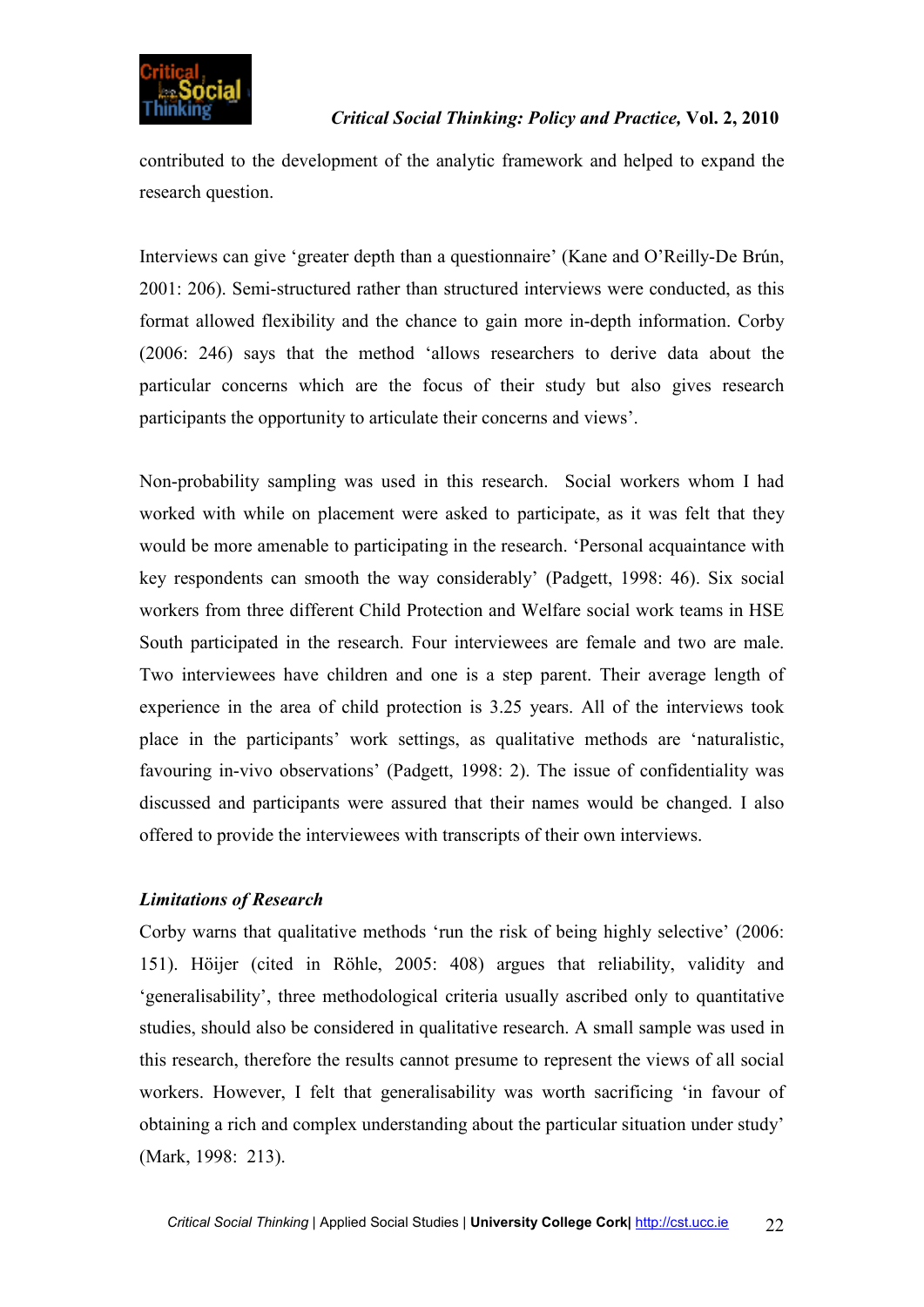

The research would have been strengthened by the use of a third research method such as a focus group, however this was deemed to be impractical due to time constraints.

#### **Lessons from the Literature**

#### *Wimps or Bullies; How the Media Portray Social workers*

The media play a large part in forming public opinion. As Parton puts it: 'the media have the power to transform the private into the public' (Parton, 2006: 53). There is a wealth of literature regarding social works' concern with its depiction in the media (Franklin and Parton, 1991; Aldridge, 1990; Davenport and Davenport, 1997; McNulty, 2007). The media's interest in Child Protection social work can be traced back to the death of Maria Colwell in 1973. Franklin and Parton found that the sheer scale of media reporting and the manner in which the media made a scapegoat of the social worker was new and created a precedent (1991: 11).

In a review of media stories about social work and social workers, Franklin and Parton identified the two main stereotypical images of social workers as 'fools and wimps' (Franklin and Parton, 1991: 16) or 'villains and bullies' (ibid: 19). Irish social workers in Buckley's study felt that their work was being driven by 'politicians and the media,' (Buckley, 1999: 36).

#### *Legislation by Tabloid*

Of course, there are positive aspects to media coverage; McNulty claims that the media 'have been essential to the growth of society's awareness of child abuse and neglect' (2007: 126). The media has been instrumental in calling for public inquiries to be held in the cases of fatal child abuse and neglect. Reder *et al.* refer to the 1970s and 1980s as a new phase in the history of child abuse with the 'explosions of public inquiries into certain cases of fatal abuse' (1993: 17). Between the Colwell Inquiry (1973/74) and 1990, there were approximately forty more inquiries into fatal child abuse in the U.K. These inquiries were usually set up as a result of public concern, which was often fuelled by media interest.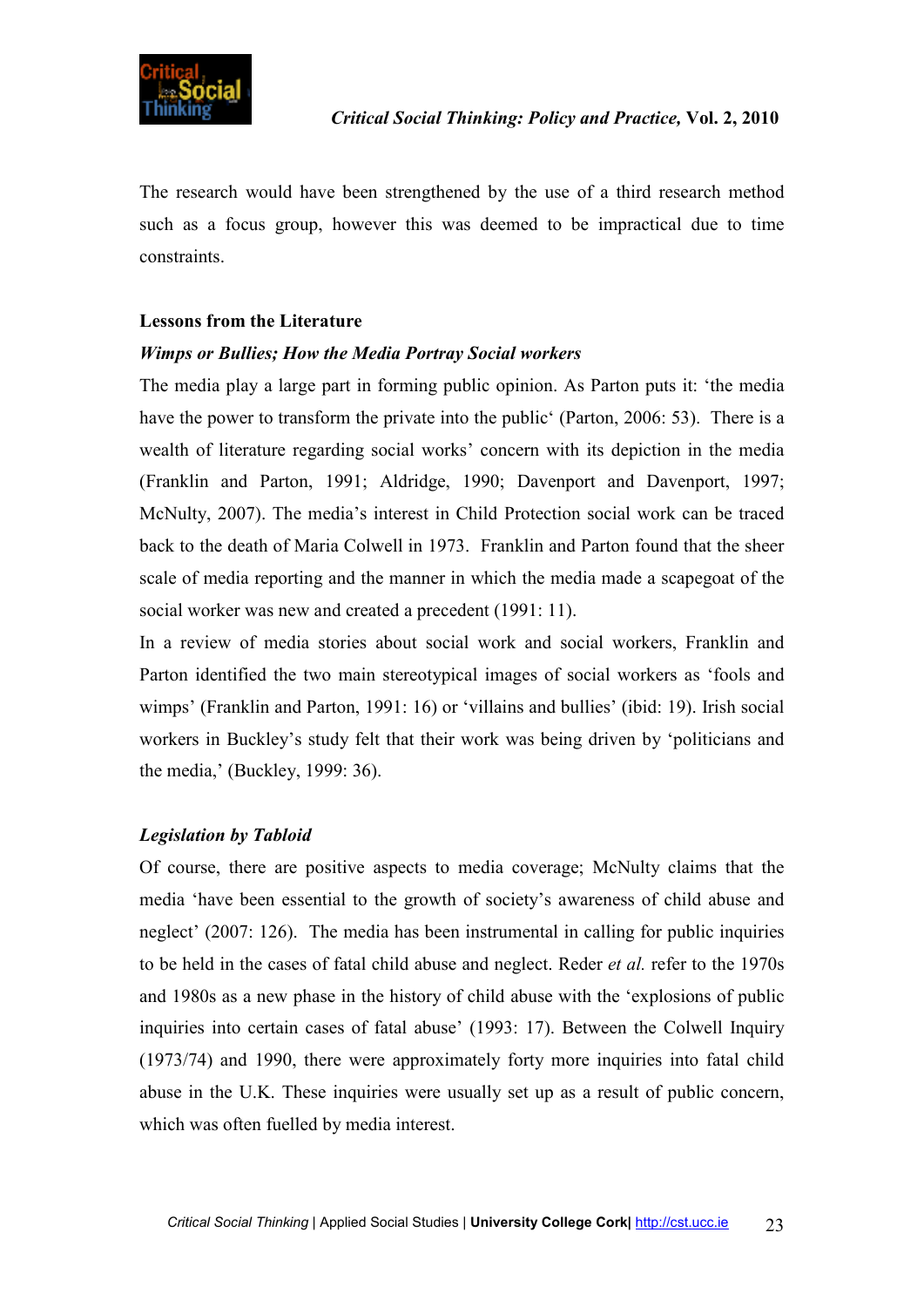

## *Critical Social Thinking: Policy and Practice,* **Vol. 2, 2010**

As Adcock (1989, cited in Reder *et al*., 1993: 18) pointed out, public inquiries have often led to major changes in the law. A number of high profile abuse cases during the 1990s led to a 'radicalisation' of the Irish child protection system (Ferguson, 1996). These changes were long overdue, but developed more from a 'political reaction to particular inquiries and high profile scandals than from any coherent reform agenda' (McNulty, 2007: 126).

Inquiry panels, in general, have tended to focus their investigations on professional practice and therefore the social, cultural or psychological circumstances surrounding the child's death are often absent from the reports. In an examination of these inquiries, Munro found that social workers were absolved of blame in 42% of reports. She also found however, that the media paid more attention to the inquiries that 'castigated' professionals and less to the ones that 'exonerated' them, 'fostering an image of all deaths being preventable if only all professionals acted competently' (Munro in Stanley and Manthorpe, 2004: 76). She found that in media reporting of inquiries, social workers were 'repeatedly singled out for blame' (ibid).

Reder *et al.* were also concerned that public inquiries help to sustain the unreal belief that all child abuse and child manslaughter would be preventable if professionals would act to abolish it (1993: 18). Franklin and Parton found that scapegoating 'misdirects attention and obscures the possibilities for analysing the root causes of abuse' (1991: 26).

Hallett (1989) states that inquiries can be used as a political tool to alleviate public anxiety after a child abuse tragedy. The blame then shifts onto the individual and 'political responsibility for the child-protection system, its modes of operation, its legislative framework and its resources would largely escape public scrutiny' (Hallett, 1989: 144). Parton (1985) suggests that the media reporting of a child being severely abused or killed causes a 'moral panic.' When these tragedies happen, outcries in the media lead to social workers becoming the target of public upset and rage. This massive outpouring of anger seems to diminish public concern and the problems of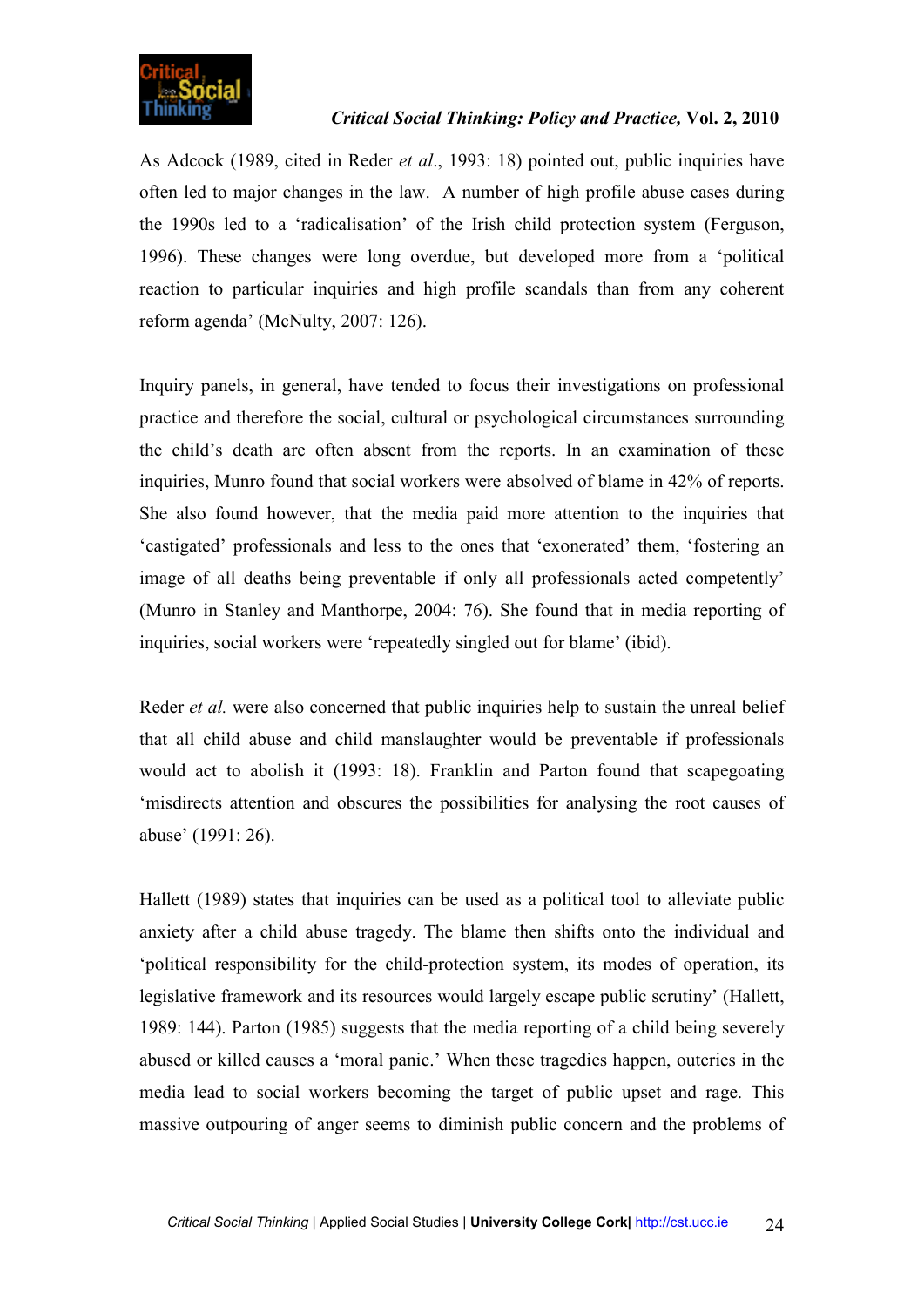

child abuse and neglect then fade from social consciousness until the next tragedy happens.

# *How Social Workers are Affected by the Media*

'Social workers themselves read, view and listen to the media along with other members of the general public and are not immune to the effects of their messages' (Franklin and Parton, 1991: 32). Child Protection and Welfare social work is a stressful occupation, and social workers working in the area often face severe emotional and psychological pressures (Laming, 2009: 32). In an era where higher standards are expected, yet fewer resources are available, it is no surprise that morale and confidence are suffering, even without the added pressure from the media. Negative media coverage of social work has been shown to cause problems in the areas of job retention, funding and recruitment. 'Morale has fallen, the quality of practice has deteriorated, and there are major problems in recruiting and training staff' (Munro in Stanley and Manthorpe, 2004: 76).

In the Irish context, McNulty, (In Burns and Lynch (eds.) 2008) carried out a qualitative study to examine the image of social work in print and consider how those engaged in Irish Child Protection and Welfare social work perceive their representation in the press. All participants in her study thought that the public were influenced by media coverage of Social work (ibid: 130), and had a negative image of social workers as a result.

A recent poll carried out by the Local Government Association (U.K.) found that two in five people say their opinion of Child Protection social workers has gotten worse since the tragic case of 'Baby P' (Smith, 2009). Research carried out by Franklin (1998) in the U.K. shows that social workers often feel demoralized by the constant criticism and distortion of social services by the media. Moore identified the feelings of 'omnipotence/ impotence, anger / guilt, depression /accusation.' She said these feelings affect the worker to the extent where they become 'like a rabbit trapped in headlights' (Moore in Pritchard (ed.) 1995: 56). She also found that social workers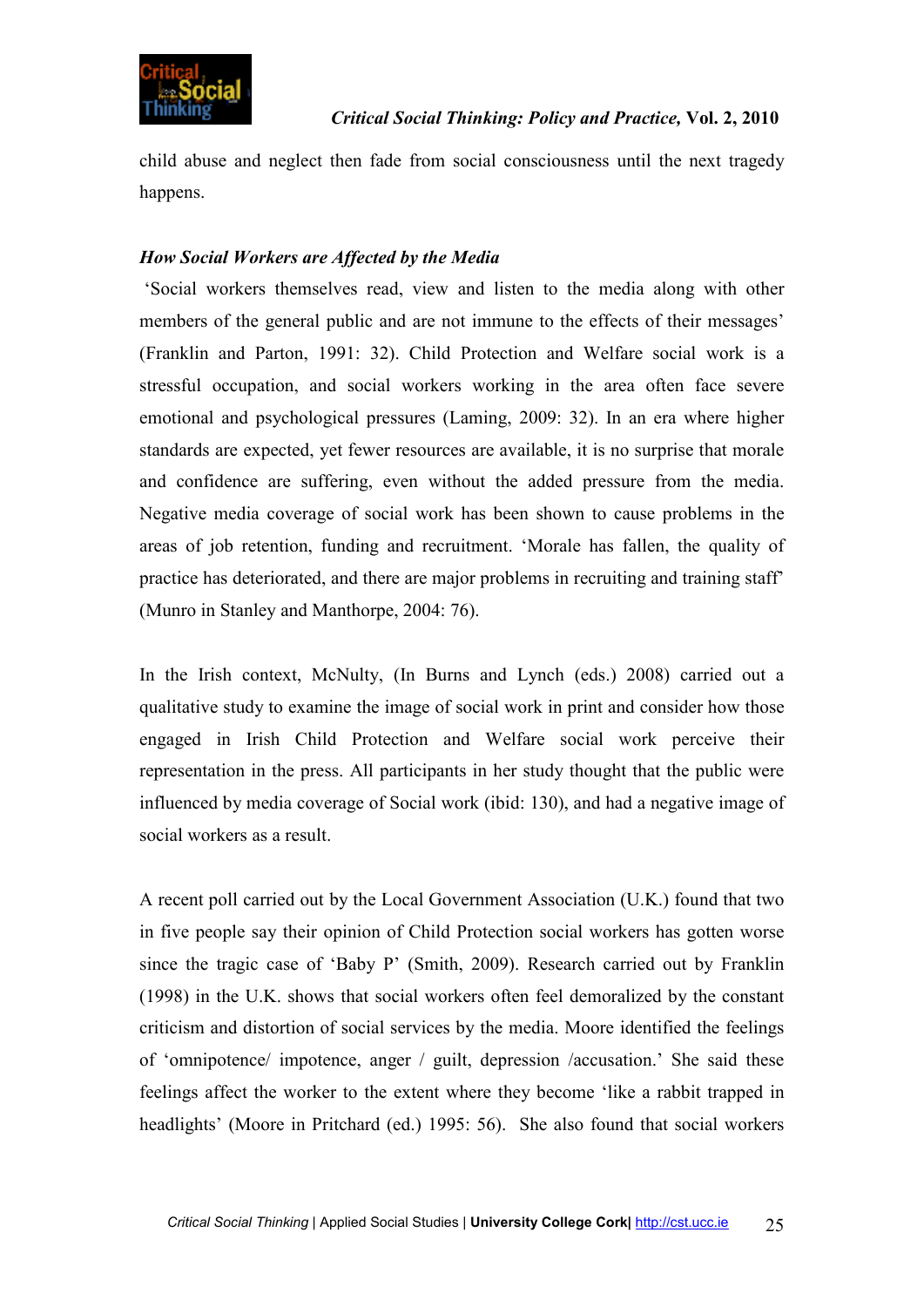

#### *Critical Social Thinking: Policy and Practice,* **Vol. 2, 2010**

were often overcome by 'the sort of guilt that encourages criticism even to the point where the worker is seen as the murderer' (ibid).

Zugazaga found that the exposure to negative images of their profession can have 'noxious effects on professional self-image as well as job performance' (2005: 1). It is no wonder then that social workers within Child Protection and Welfare social work lack motivation and confidence, yet Laming warns that 'without highly motivated and confident social workers the reality is that more children will be exposed to harm' (ibid: 45).

# **Discussion of Findings**

Interviewees were first asked about their experience of Child Protection social work and questions about their experience of neglect cases were asked. Questions about media coverage of social work and attitudes towards the media formed the main part of the interviews. A few questions about the IASW were asked to ascertain social workers' views on the organization that represents them.

Several themes emerged during the interviews. These are summarized under four headings: Social workers' views on media portrayal of social work, How social workers are affected by the media, Implications for practice and Coping mechanisms used by social workers

#### *Social Workers Views on how the Media Portray Social Work*

When questioned about the media, all interviewees agreed that the media portrayal of social work is overwhelmingly negative. Five of the six interviewees felt that they were affected negatively by media reporting of social work, both on personal and professional levels. When examining the impact of child abuse inquiries, Munro found that: 'Public interest is aroused only by certain types of adverse outcomes' (Munro in Stanley and Manthorpe, 2004: 75). Her observation was borne out in this research.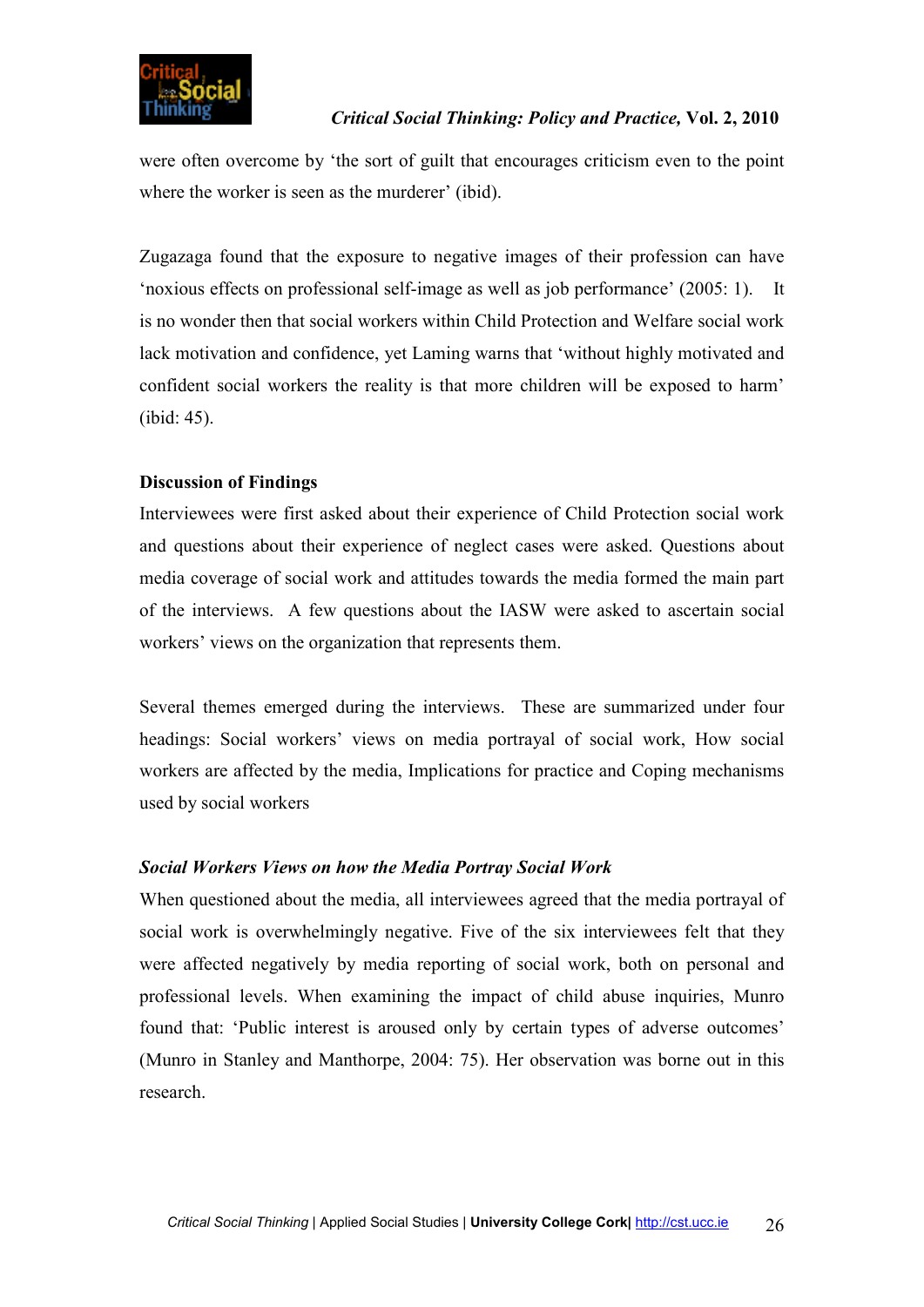I don't think I've ever seen a positive report about social workers and the good work they do… that's not going to sell papers so they're not interested…[Róisín]

The two most recent high-profile cases, 'Baby P' and the 'Roscommon Incest Case' were discussed during some of the interviews. McNulty highlighted how 'child protection workers rather than abusers can appear in press reports as the major threat to children' (2007: 127). Her finding was reiterated in this study by [Andrew] who stated:

even with the case in England [Baby P] you could look at the social worker and the social work department and the failings there…I think they were almost blamed more than the people who had committed the abuse… like the parent.

All interviewees believed that the media depicts social workers in a negative way. Every respondent felt that the main attitude in the media is that of the social worker as the 'child snatcher'

we're seen as gullible baby snatchers and not as statutory agents with responsibility for protecting children [Joe]

The interviewees also agreed that media stories were often inaccurate and did not give all the facts.

with the Roscommon case... the media give the impression that we can just call to a house and take a child into care like that [clicks fingers] [April]

The situation was put most succinctly by [Andrew] who stated:

With all that type of coverage…nobody really comes down to the basic facts of why this happened and how can we not let it happen again…it's all blame whoever ... it's a singular persons problem it's not seen as a system problem and that's why it will happen again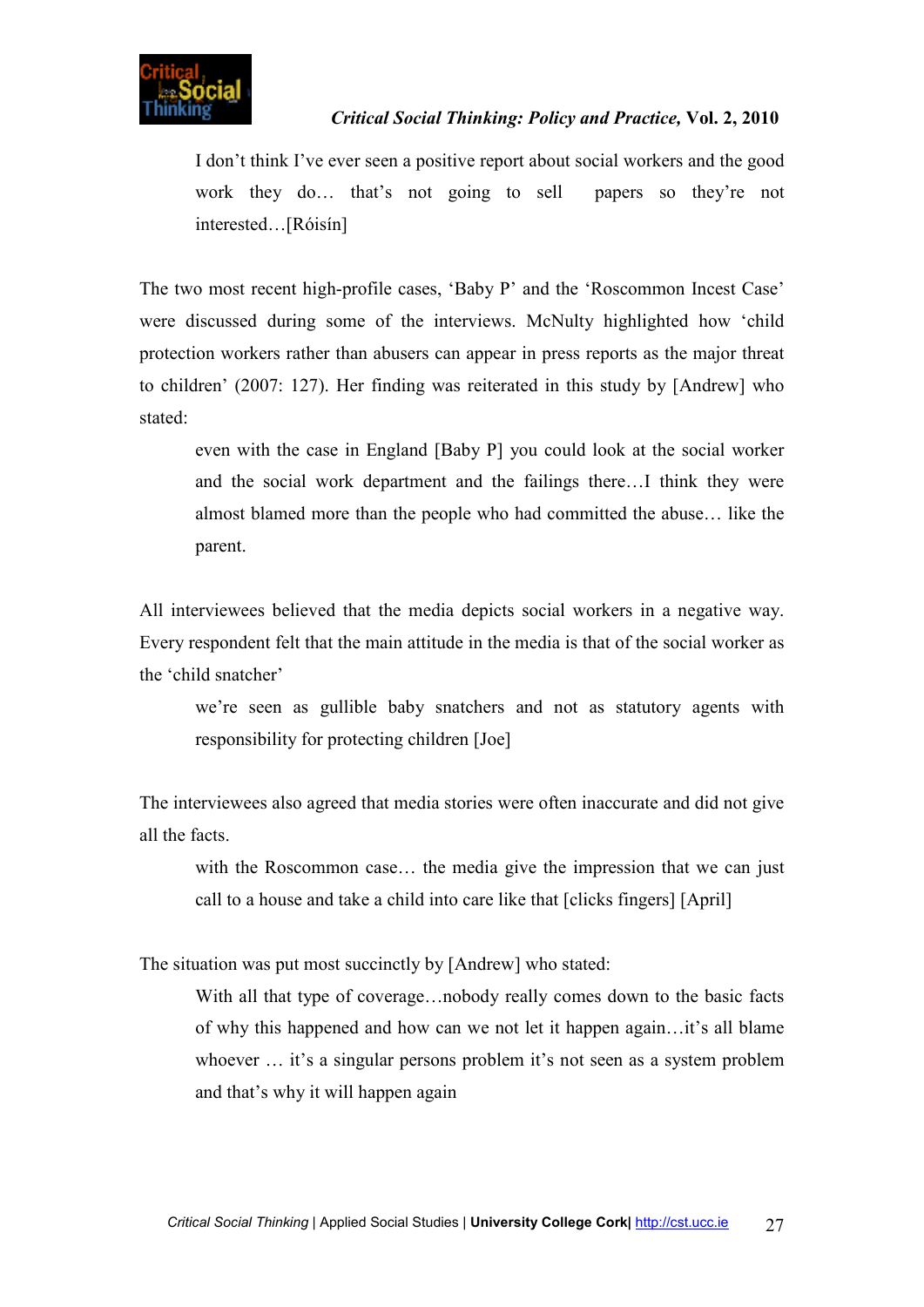# *How Social Workers are Affected by the Media*

Only one of the interviewees claimed not to be affected by negative media coverage.

I suppose the more experience you have and the more comfortable you get with the work you are doing, you don't really get affected by it... [April]

The other interviewees felt that negative media coverage of the profession has an impact on professional relationships with teachers, doctors and public health nurses, confirming the results of Horwath and Saunders' 2005 study, and Franklin and Parton's findings: 'Media criticisms also influence attitudes towards social workers amongst related professional groups' (1991: 32).

the negative image that social workers have does make our job difficult with the public, even dealing with teachers and nurses… they think we're all out to take the children into care… it makes our job very difficult [Róisín]

On a personal level, the impact on morale was mentioned in several interviews:

It can be demoralizing … like you'd feel afraid to do anything nearly … and I suppose as a group…we don't have a positive voice in the media [Mary]

Two of the social workers were quite adamant that they would not tell people what they do for a living.

people don't really know what social work is about…their understanding of social work is what they read in the papers and so I just don't want to get into it with people [Róisín]

This lack of pride in the profession struck me as quite alarming, particularly as the social workers in question were only qualified for three and five years respectively.

The main impact of the media on their professional lives was the way in which practice had become defensive. As one participant put it:

It's actually to the detriment of the families that you're working with because you're so busy writing everything up that it's taking time away from the therapeutic side of it [Stacey]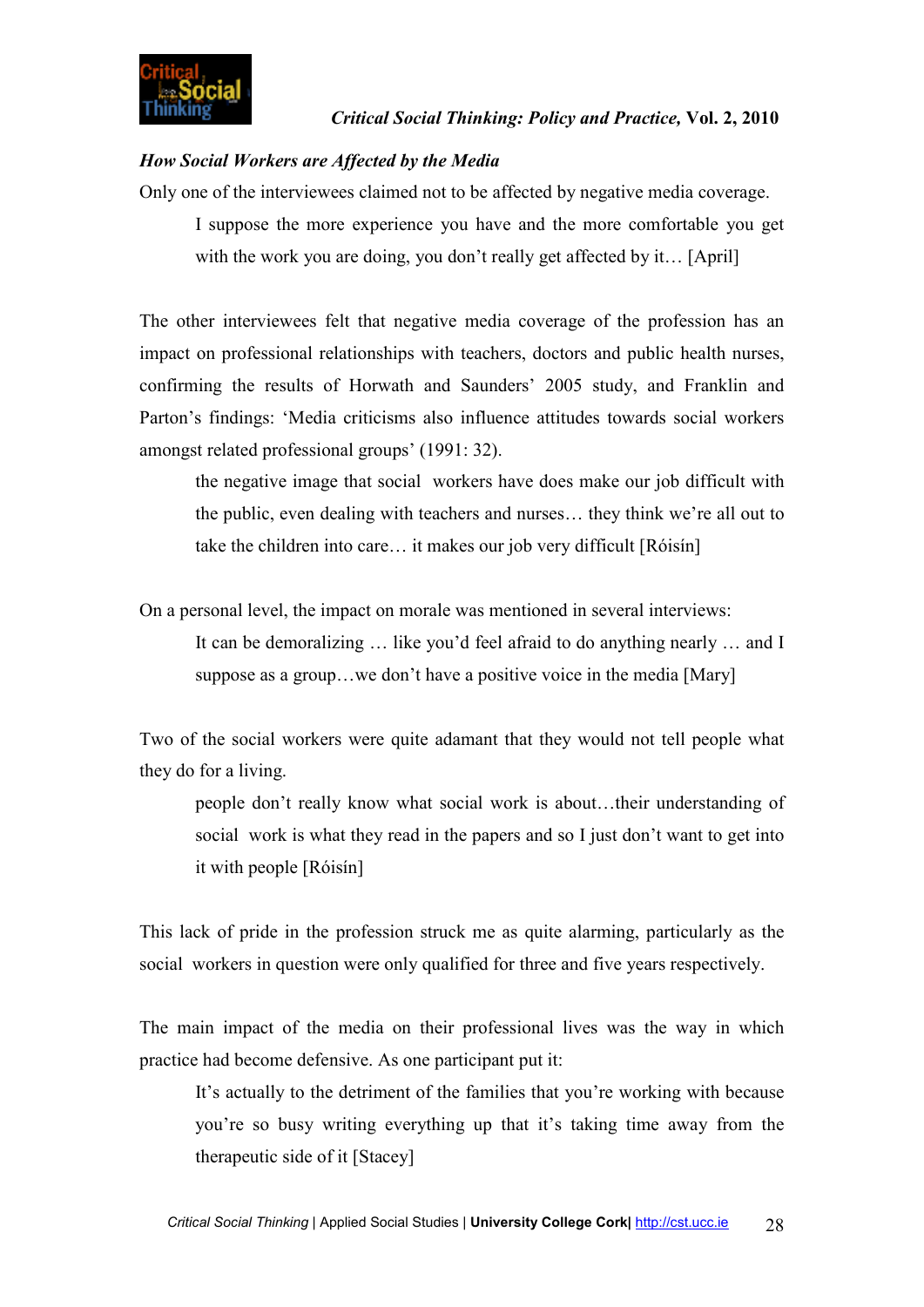

# *Implications for Practice*

Franklin and Parton found evidence that the media do have 'an impact on day to day social work practice' and that it 'can be pervasive…many social workers were fearful of being 'found wanting' and made to account publicly for their actions' (1991: 31). The social workers interviewed all felt that neglect is an extremely serious issue:

neglect is the worst…and the emotional abuse…the name calling…putting the child down [Joe]

because neglect is a cyclical thing, it keeps on going…its interfamilial...it keeps on going to the next generation and on and on and it causes chronic socialization problems [Róisín]

Due to the current economic climate social work teams are working with diminished resources. When media report on a neglect or child abuse case, it makes the public more aware of these issues and the social work department receives an increased amount of referrals.

After Roscommon…the neglect became very public…specifically around the area of the head lice…now we are getting 2-3 calls a day from principals of schools about children having head lice or children having no food or about children looking dirty [Joe]

There are simply not enough social workers to go around, so cases are prioritized by the Team Leader. Sexual and physical abuse cases usually take precedence over the neglect cases which often results in the neglect cases being filtered out of the system.

I suppose we have such a high level of caseloads that sometimes the priority is to the severe physical abuse …the sexual abuse [Stacey]

I don't think that social workers in general consider neglect less of an issue…it's just with high workloads other cases just get pushed to the fore [Andrew]

One participant had very strong views that negative public attitudes lead to social work being reactive to crises instead of being preventative.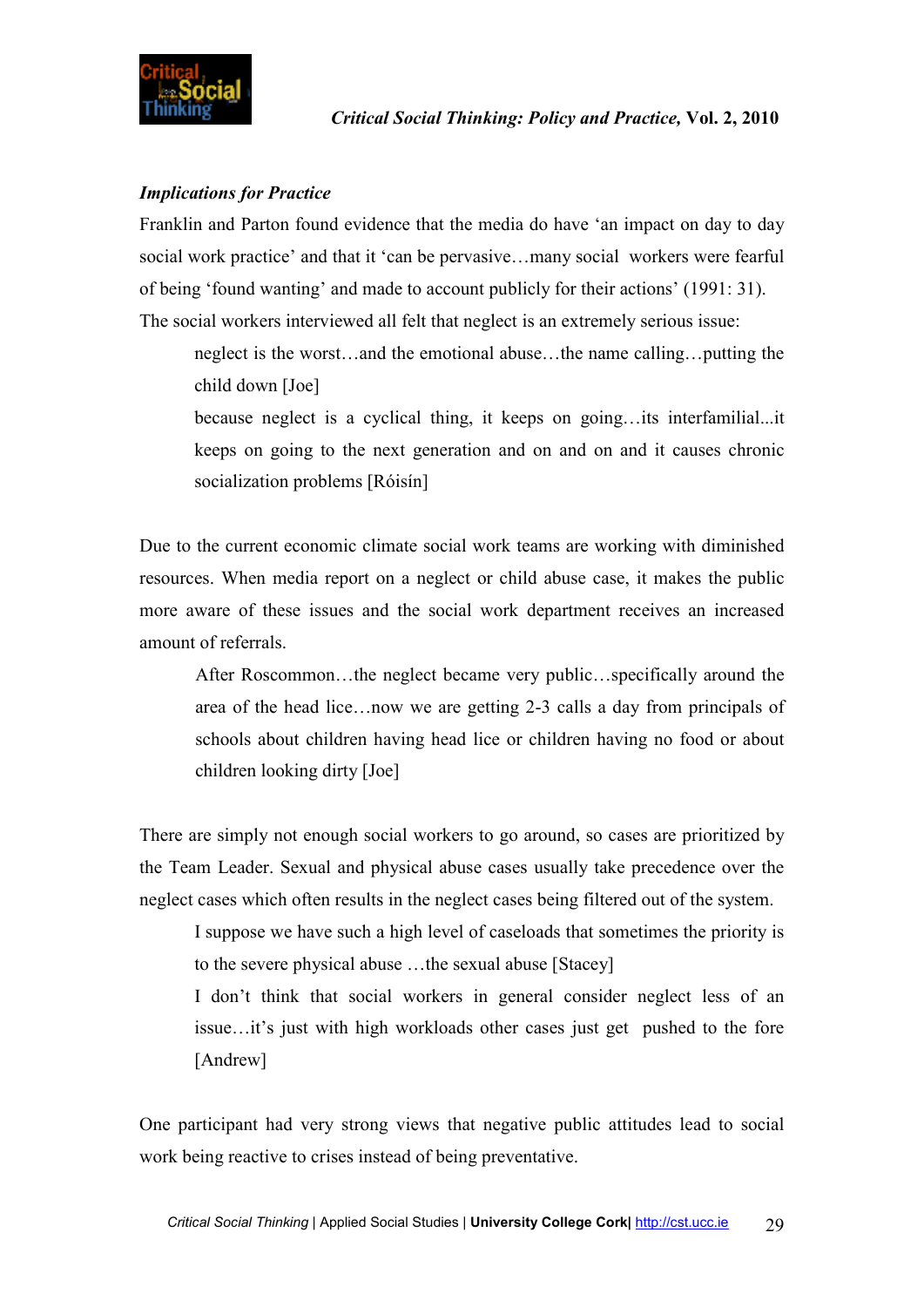If people would consider that the social work department could be used as a resource rather than a punitive measure… then maybe preventative stuff could be done and that might prevent a child coming into care two years down the line. [Joe]

Reder and Duncan agreed that social workers' approach to practice 'inevitably became defensive' (Reder and Duncan in Stanley and Manthorpe, 2004: 94). The theme of defensive practice came up in most of the interviews.

it's a risky job in that you're dealing with people's lives and sometimes things can go terribly wrong …you always try and cover yourself in case an investigation ever happens [Róisín]

Oh cover your back…cover your back at all costs, absolutely [Andrew]

# *Coping Mechanisms Employed by Social Workers in the Study*

[I]t's intense work…it's like an A  $\&$  E department in here, going from crisis to crisis unfortunately that's the way it is at the moment…[Stacey]

When asked in what ways they coped with the negative aspects of their work and the media criticisms, the need for supervision came up in most of the interviews.

I think that even goes back to supervision and you know, peer support with your colleagues [Mary]

good supervision is crucial at that point and when supervision is working at its best…that can heal itself when it's working at its best [Andrew]

Laming identified supervision as being crucial to good practice. 'Regular, highquality, organized supervision is critical' (Laming, 2009: 32). This research highlighted a lack of consistency in the provision of supervision between Child Protection and Welfare social work teams. Social workers in the study reported that supervision can be ad-hoc in some teams.

you go off and you make all these decisions or whatever and you don't get to debrief or run things by somebody and say 'well this is what I did…should I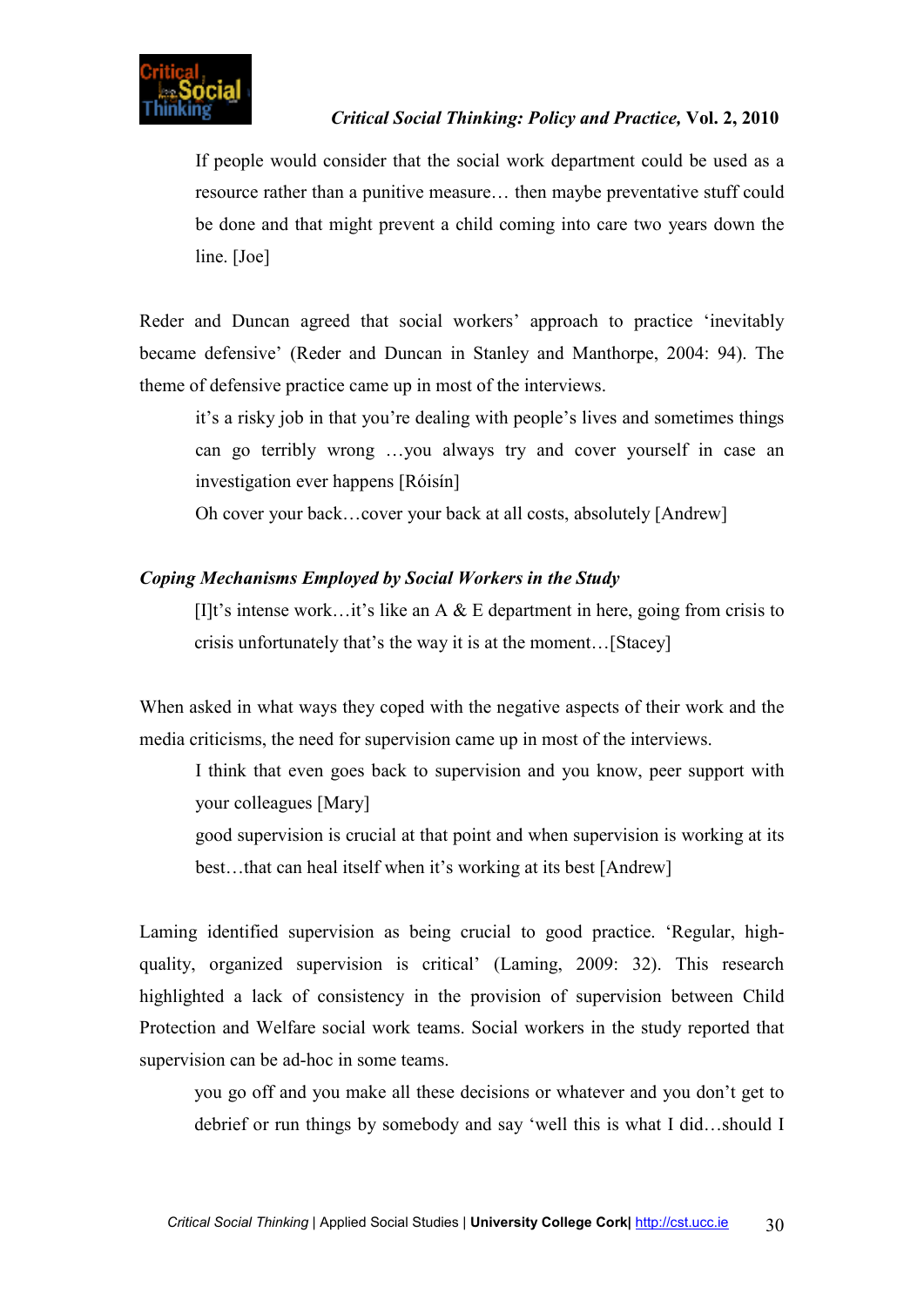have done it this way?' ...and then your accountability could be called into question [Mary]

One team however had a very positive experience of supervision and identified this as helping them to cope with the pressures of the job including media criticisms.

We do peer supervision here...particularly on cases that might be very strenuous and we'd all discuss it and we'd all help each other out in different ways [Joe]

Laming's report also found an absence of reflection among social work teams, and was concerned that: 'the tradition of deliberate, reflective social work practice is being put in danger because of an overemphasis on process and targets, resulting in a loss of confidence amongst social workers' (Laming, 2009: 32).

Only one of the social workers in this study mentioned the importance of reflective practice.

I think if people look to their social work training and look back at reflective practice, I think that is crucial [Joe]

# **Conclusion and Recommendations**

In conclusion, I found that the media does have an effect on individual social workers. Their work practices and the manner in which they deal with Child Protection and Welfare cases are affected by the media. When cases such as the 'Roscommon Case' are reported in the media, it leads to an increase in the number of referrals, but no increase in resources. This indirectly leads to neglect cases being filtered out of the system. Defensive practice and 'covering your back' are deemed to have come about as a direct result of media scrutiny. More time is spent on paperwork than on doing therapeutic work with children in need.

The social workers interviewed also felt that they are soft targets for the media to scapegoat because of confidentiality and HSE rules about speaking to the media. The lack of a strong organisation speaking up for social workers was also a recurring theme within the interviews, put most succinctly by [Mary]: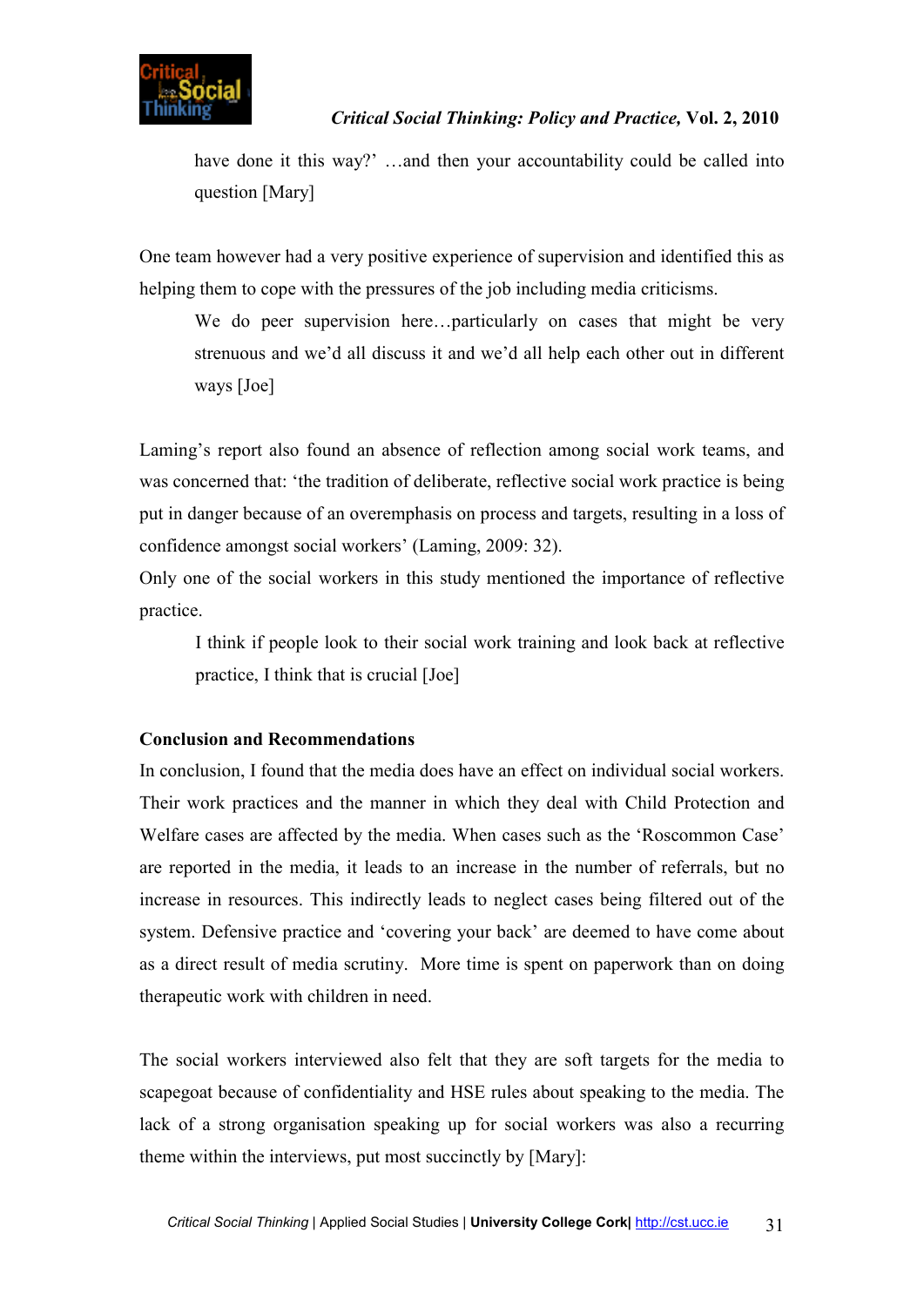

It's like the voiceless speaking for the voiceless

# *Recommendations*

- There appears to be a need for social work departments to have a dedicated press officer, who could engage with the media and broaden the public perception of social work.
- The IASW needs to become more proactive both in recruiting members and in engaging with the press.
- All of the participants in this study mentioned the need for social workers to find their own voices and to advocate for themselves. A stronger emphasis on politics and policy within the four year BSW course may help with this.
- It is only when social workers stand up for themselves that they will be neither scapegoats nor sacrificial lambs.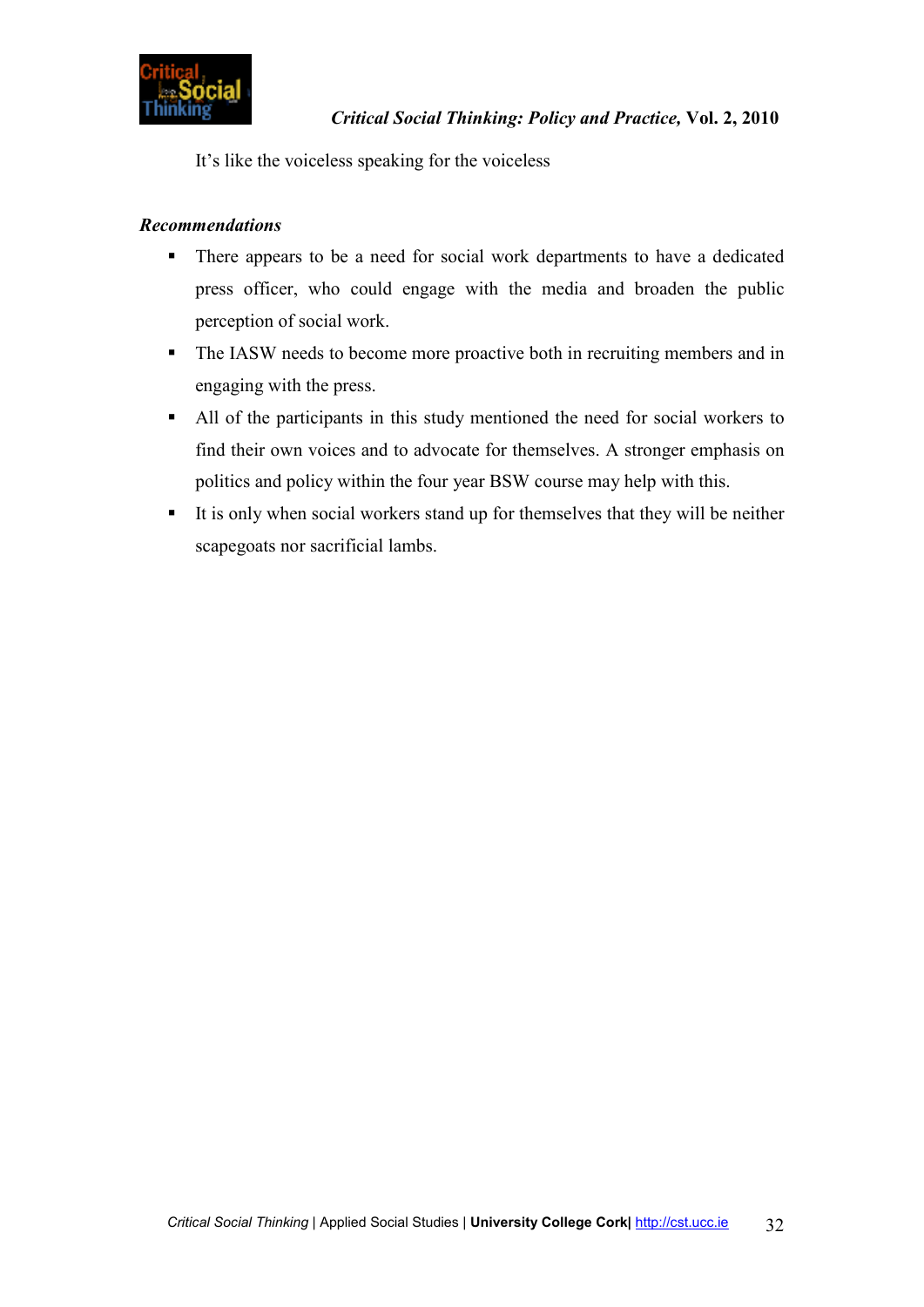# **Bibliography**

Ahmed, M. 'Children's Director Peter Lewis Calls on London Councils to Help' in Community Care,  $26<sup>th</sup>$  January 2009. Available at:

http://www.communitycare.co.uk/articles/2009/01/26/110549/Haringey-union-

blames-staff-shortages-on-media-witch-hunt.html accessed on 29.03.2009.

- Bryman, A. (2004) *Social Research Methods* New York: Oxford University Press.
- Buckley, H. (1999) *Child Protection Practice: An Ungovernable Enterprise* in The Economic and Social Review, Vol. 30, No. 1, January, 1999, pp. 21-40.
- Buckley, H. (2003) *Child Protection Work: Beyond the Rhetoric* London: Jessica Kingsley
- Buckley, H., Horwath, J. and Whelan, S. (2006) *Framework for the Assessment of Vulnerable Children and their Families* Dublin: Trinity College.

Colin, V. L. (1991) *Infant Attachment: What We Know Now* Available at: http://aspe.hhs.gov/daltcp/Reports/inatrpt.htm Accessed on 25.04.2009

- Cooper, B. (2001) *Constructivism in Social work: Towards a Participative Practice Viability* in British Journal of Social work, Vol. 31, 2001 pp 721-738.
- Corby, B. (1999) *Child Abuse: Towards a Knowledge Base* London: Sage
- Corby, B. (2006) *Applying Research in Social work Practice* Berkshire: Open University Press.
- Darlington, Y. and Scott, D. (2002) *Qualitative Research in Practice: Stories from the Field* Philadelphia: Open University Press
- Department of Health and Children (1999) *Children First: National Guidelines for the Protection and Welfare of Children* Dublin: The Stationery Office.
- Department of Health and Children (2008) *National Review of Compliance with Children First: National Guidelines for the Protection and Welfare of Children* Dublin: The Stationery Office.
- Department of Health and Social Security. (1974) *Report of the Committee of Inquiry into the Care and Supervision Provided in Relation to Maria Colwell* London: HMSO.
- Department of Health (1995) *Child Protection: Messages from Research* London: **HMSO**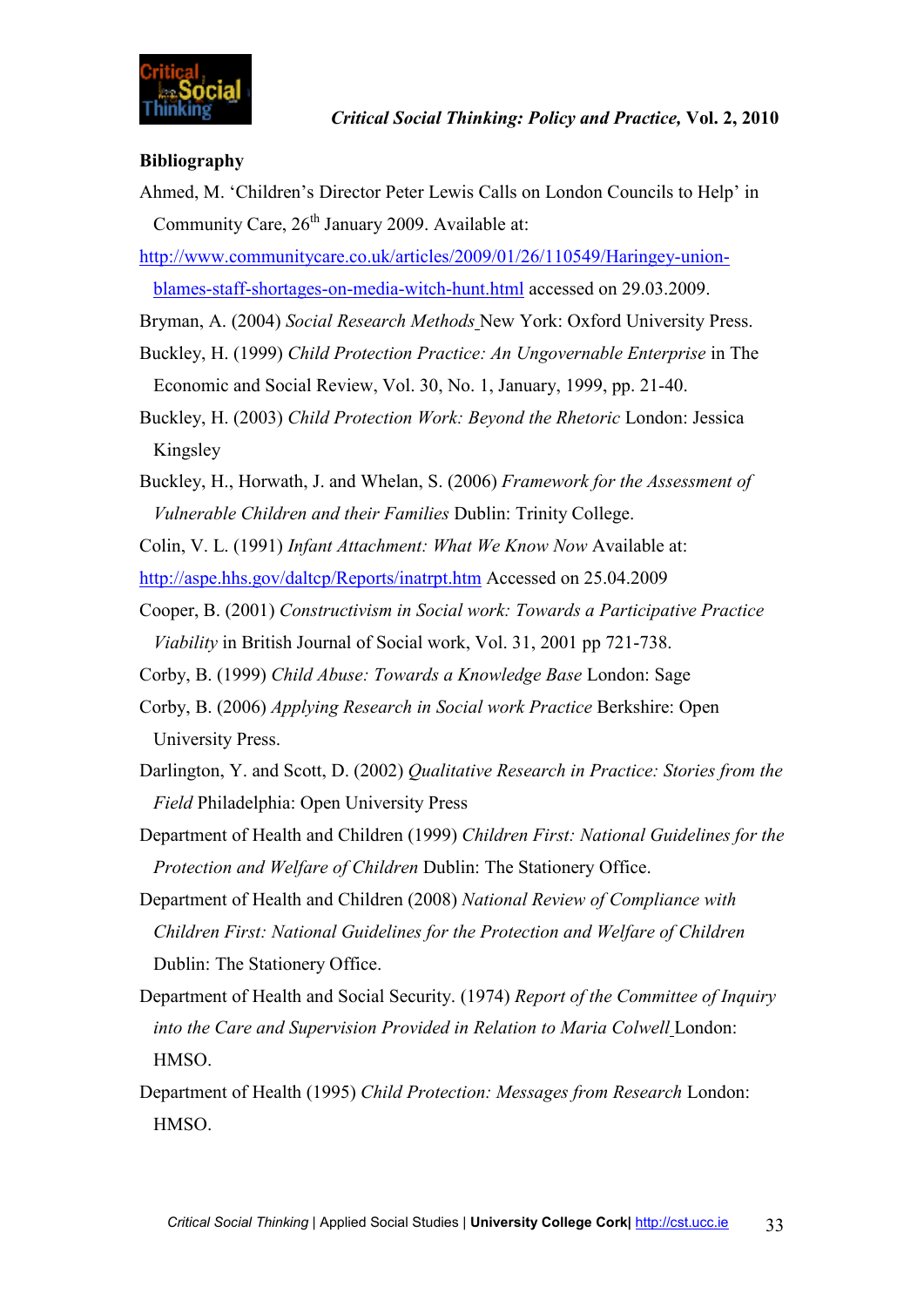- Dingwall, R., Eekelaar, J. and Murray, T. (1983) *The Protection of Children: State Intervention and Family Life* Oxford: Blackwell.
- Ferguson, H. (1996) *Protecting Irish children in time: Child abuse as a social problem and the development of the child protection system in the Republic of Ireland* in Administration, 44(2) pp. 5-36.
- Ferguson, H. (2008) *The Experience of Doing Child Protection Social Work: Irish Practice, Global Themes* in Burns, K. and Lynch, D. (eds.) *Child Protection and Welfare Social Work: Contemporary Themes and Practice Perspectives* Dublin: A and A Farmar.
- Ferguson, H. and O'Reilly, M. (2001) *Keeping Children Safe: Child Abuse, Child Protection and the Promotion of Welfare* Dublin: A and A Farmar.
- Franklin, B. and Parton, N. (eds.) (1991) *Social Work, the Media and Public Relations* London: Routledge.
- Franklin, B. (1998) *The SAS in Cardies: National Newspaper Reporting of Social Work i*n Community Care, December 1998, pp. 21-22.
- Galilee, J. (2006) *Literature Review on Media Representations of Social Work and Social Workers* in 21<sup>st</sup> Century Social Work. Available at:
- www.socialworkscotland.org.uk/resources/pub/SocialWorkersandtheMedia.pdf
- [Accessed on 21.03.2009.]
- Gillespie, P. 'Global nature of recession more apparent' in *Irish Times*, 18th April 2009. Available at:
	- http://www.irishtimes.com/newspaper/opinion/2009/0418/1224244974553.html [Accessed on 27.04.2009].
- Goddard, C. and Saunders, B.J. (2001) 'Child Abuse and the Media'*, Child Abuse Prevention issues*, 14 [Online] Available at:

http://www.aifs.gov.au/nch/pubs/issues/issues14/issues14.html accessed on 29.03.2009.

Government of Ireland (1991) *Child Care Act, 1991* Dublin: The Stationery Office. Government of Ireland (2001) *Children Act, 2001* Dublin: The Stationery Office.

Hallett, C. (1989) *Child Abuse Inquiries and Public Policy in Stevenson, O. (ed.) Child Abuse: Public Policy and Professional Practice* Hempstead: Harvester Wheatsheaf.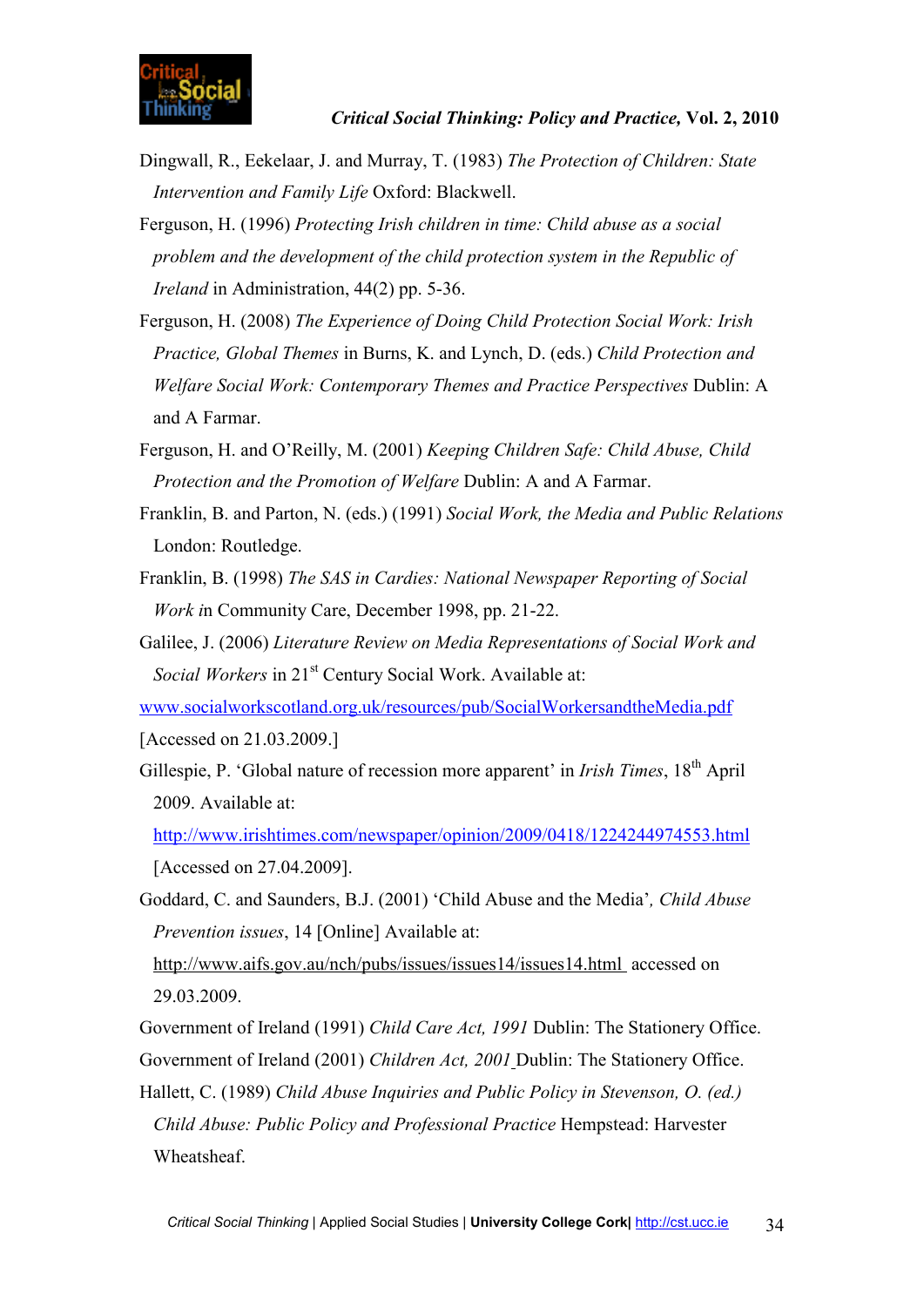Hart, C. (2001) *Doing a Literature Search* London: Sage.

- Hildyard, C. and Wolfe, D. (2002) *Child Neglect: Developmental Issues and Outcomes* in Child Abuse and Neglect, vol. 26, pp. 679-695.
- Horwath, J. (2007) *Child Neglect: Identification and Assessment* Basingstoke: Palgrave MacMillan.
- Horwath, J. and Bishop, B. (2001) *Child Neglect Is My View Your View?* Dublin: University of Sheffield and North Eastern Health Board
- Horwath, J. and Saunders, T. (2005) *Do You See What I See? Multi-Professional Perspectives on Child Neglect* North Eastern Health Board.
- Howe, D (2005) *Child Abuse and Neglect: Attachment, Development and Intervention* Hampshire: Palgrave Macmillan.
- Irish Independent (2007) 'State Watchdog savages HSE over jobs embargo' in *Irish Independent*, 22nd September 2007
- Iwaniec, D. (2006) *The Emotionally Abused and Neglected Child: Identification, Assessment and Intervention. A Practice Handbook* West Sussex: John Wiley and Sons.
- Kane, E. and O'Reilly-De Brún, M. (2001) *Doing Your Own Research* London: Boyars.
- Laming, H. (2003). *The Victoria Climbié Inquiry: Report of an Inquiry by Lord Laming* London: The Stationery Office.
- Laming, H. 'Why well-meaning social workers must be sceptical' in *The Times*, 12<sup>th</sup> November 2008
- Laming, H. (2009) *The Protection of Children in England: A Progress Report* London: The Stationery Office
- Macdonald, G. (2001) *Effective Interventions for Child Abuse and Neglect: An Evidence Based Approach to Planning and Evaluating Interventions* Chichester: John Wiley.
- Mark, R. (1996*) Research Made Simple: A Handbook for Social Workers* London: Sage
- McDonagh, M and Edwards, E. (2009) 'Mother jailed for seven years for incest and abuse' in *The Irish Times*, 22<sup>nd</sup> January 2009.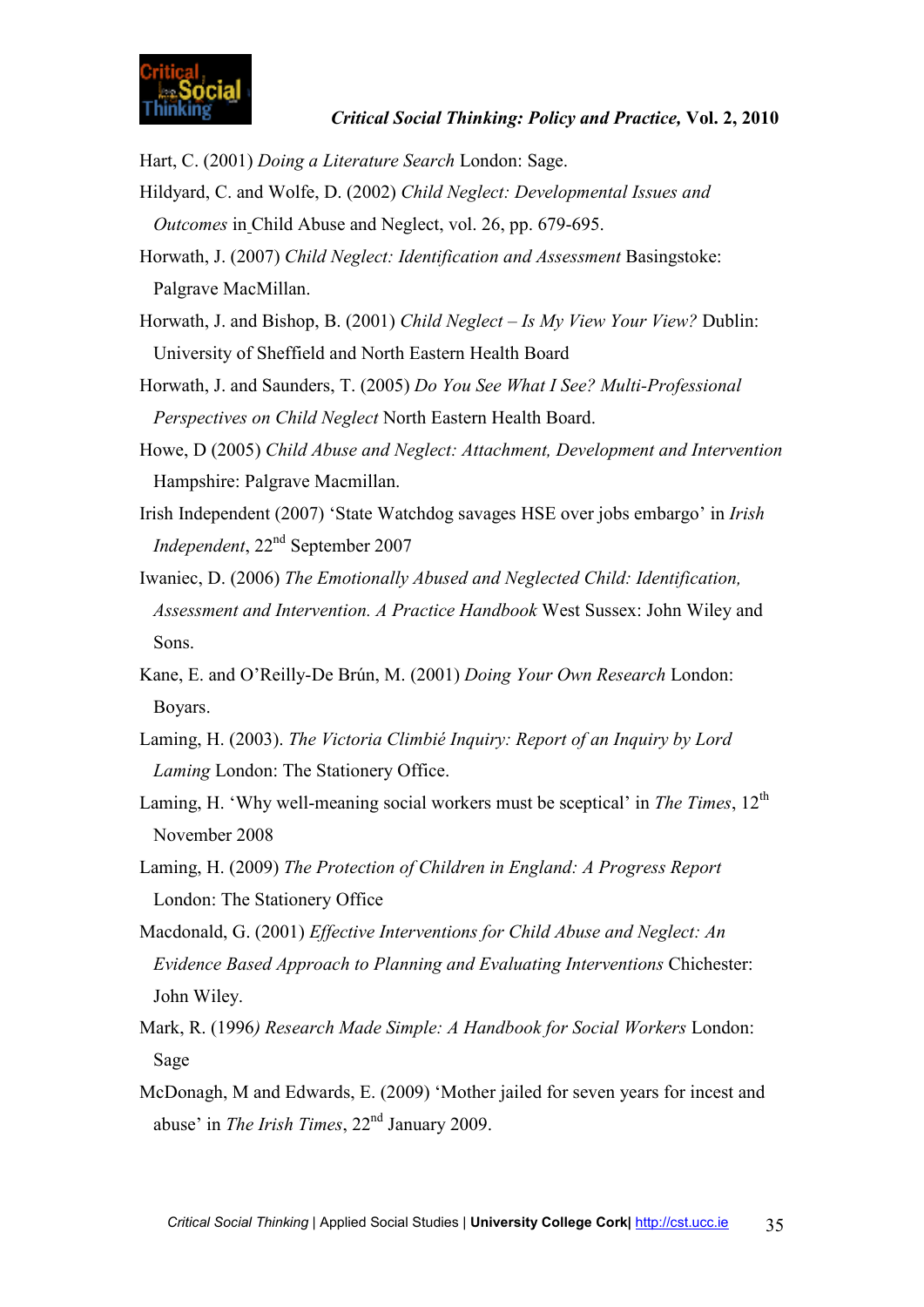- McNulty, F. (2007) 'Radical or Redundant? Irish Social Workers, the Print Media and the Irish Association of Social Workers' in Burns, K. and Lynch, D. (eds.) (2008) *Child Protection and Welfare Social Work: Contemporary Themes and Practice Perspectives* Dublin: A. and A. Farmar.
- Minty, B. and Pattinson, G. (1994) *The Nature of Child Neglect* in British Journal of Social Work, vol. 24, pp. 733-747.
- Moore, J. (1995) 'Child Protection Supervision in Social Services Departments' in Pritchard, J. (ed.) (1995*) Good Practice in Supervision: Statutory and Voluntary Organisations* London: Jessica Kingsley.
- Munro, E. (2004) 'The Impact of Child Abuse Inquiries since 1990' in Stanley, N. and Manthorpe, J. (Eds.) *The Age of the Inquiry: Learning and Blaming in Health and Social Care* London: Routledge.
- Mythen, G. and Walklate, S. (eds.) (2006) *Beyond the Risk Society: Critical Reflections on Risk and Human Security* Berkshire: Open University Press.
- Neate, P. (2000) *Time to Make the Media Hear the Message* in Community Care Online Available at:
- www.communitycare.co.uk/Articles/2000/04/13/24010/time-to-make-the-media-hearthe-message.html accessed on 30.03.2009.
- Padgett, D.K. (1998) *Qualitative Methods in Social Work Research: Challenges and Rewards* London: Sage.
- Parton, N. (1985) *The Politics of Child Abuse* London: Macmillan.
- Parton, N. (2006) *Safeguarding Childhood: Early Intervention and Surveillance in a Late Modern Society* Basingstoke: Palgrave McMillan.
- Parton, N. and O'Byrne, P. (2000*) Constructive Social Work: Towards a New Practice* London: Macmillan.
- Patton, M., Q. (1990) *Qualitative Evaluation and Research Methods* (2<sup>nd</sup> Edn.) California: Sage.
- Reder, P., Duncan, S. and Gray, M. (1993) *Beyond Blame: Child Abuse Tragedies Revisited* London: Routledge.
- Reder, P. and Duncan, S. (2004) 'From Colwell to Climbié: Inquiring into Fatal Child Abuse' in Stanley, N. and Manthorpe, J. (Eds.) *The Age of the Inquiry: Learning and Blaming in Health and Social Care* London: Routledge.